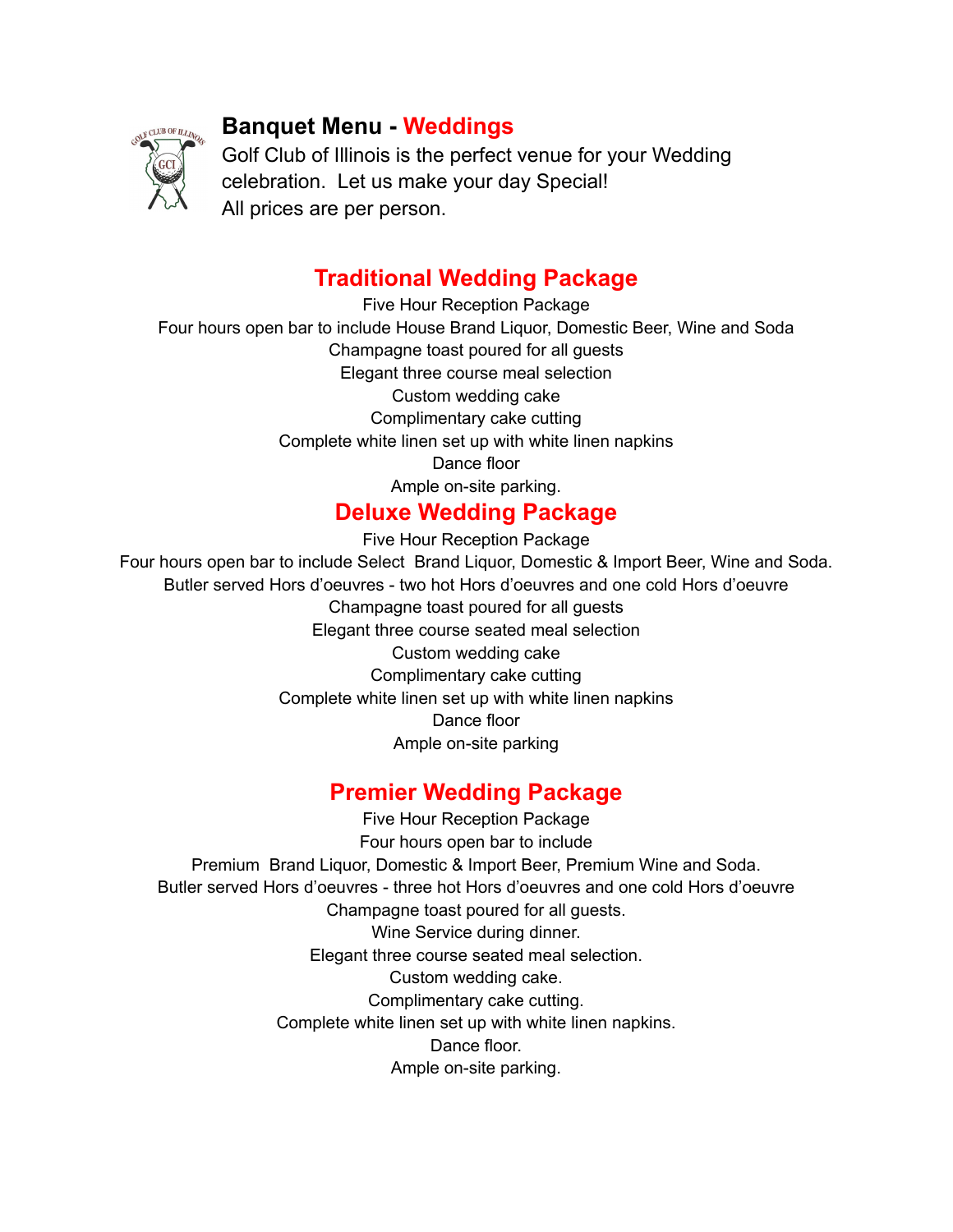### **Grilled Vegetarian Platter** - Traditional -**42** Deluxe-**50** Premier-**57**

Vegetables marinated in balsamic vinegar and olive oil grilled. Accompanied by your choice of potato.

#### **Chicken Champagne** - Traditional -**42** Deluxe-**50** Premier-**57**

8 ounce boneless double breast of chicken lightly floured and sauteed with a delicate champagne sauce.

#### **Chicken California** - Traditional -**43** Deluxe-**52** Premier-**57**

8 ounce boneless double breast of chicken lightly floured and sauteed with mushrooms and basil in a sun-dried tomato demi glace sauce.

#### **Chicken Kiev** - Traditional -**43** Deluxe-**52** Premier-**57**

Fresh homemade Kiev stuffed with parsley, shallots and butter. Rolled in bread crumbs and baked to golden perfection.

#### **Chicken Oscar** - Traditional -**45** Deluxe-**53** Premier-**60**

Fresh double breast of chicken lightly floured and sauteed, topped with blue crab meat, asparagus spears and a Mornay cream sauce.

#### **Baked Orange Roughy** - Traditional -**45** Deluxe-**53** Premier-**60**

New Zealand Orange Roughy Fillet drizzled with drawn butter and paprika, then baked and finished with Meuniere butter.

**Atlantic Silver Salmon** - Traditional -**45** Deluxe-**53** Premier-**60**

Fresh Silver Salmon Fillet baked, then laced with a light lemon dill beurre blanc sauce..

**Prime Rib of Beef** - Traditional -**52** Deluxe-**60** Premier-**67**

Slow roasted rib roast seasoned with rosemary and chef's secret marinade. Served with au jus.

#### **New York Strip** - Traditional -**52** Deluxe-**60** Premier-**67**

Boneless USDA Choice 13 ounce New York Strip Steak grilled to perfection. Served with mushroom cap.

**Filet Mignon** - Traditional -**55** Deluxe-**64** Premier-**70**

8 ounce Beef Tenderloin steak hand carved by our chef. Served broiled to your liking with a mushroom demi glace sauce.

**Filet Mignon and Chicken Duet** - Traditional -**53** Deluxe-**62** Premier-**68**

6 ounce Beef Tenderloin steak served a 4 ounce chicken breast in a creamy champagne sauce.

All selections include a beverage station of coffee, iced tea and lemonade. 18% service charge and applicable state tax will be added to all food & beverage.